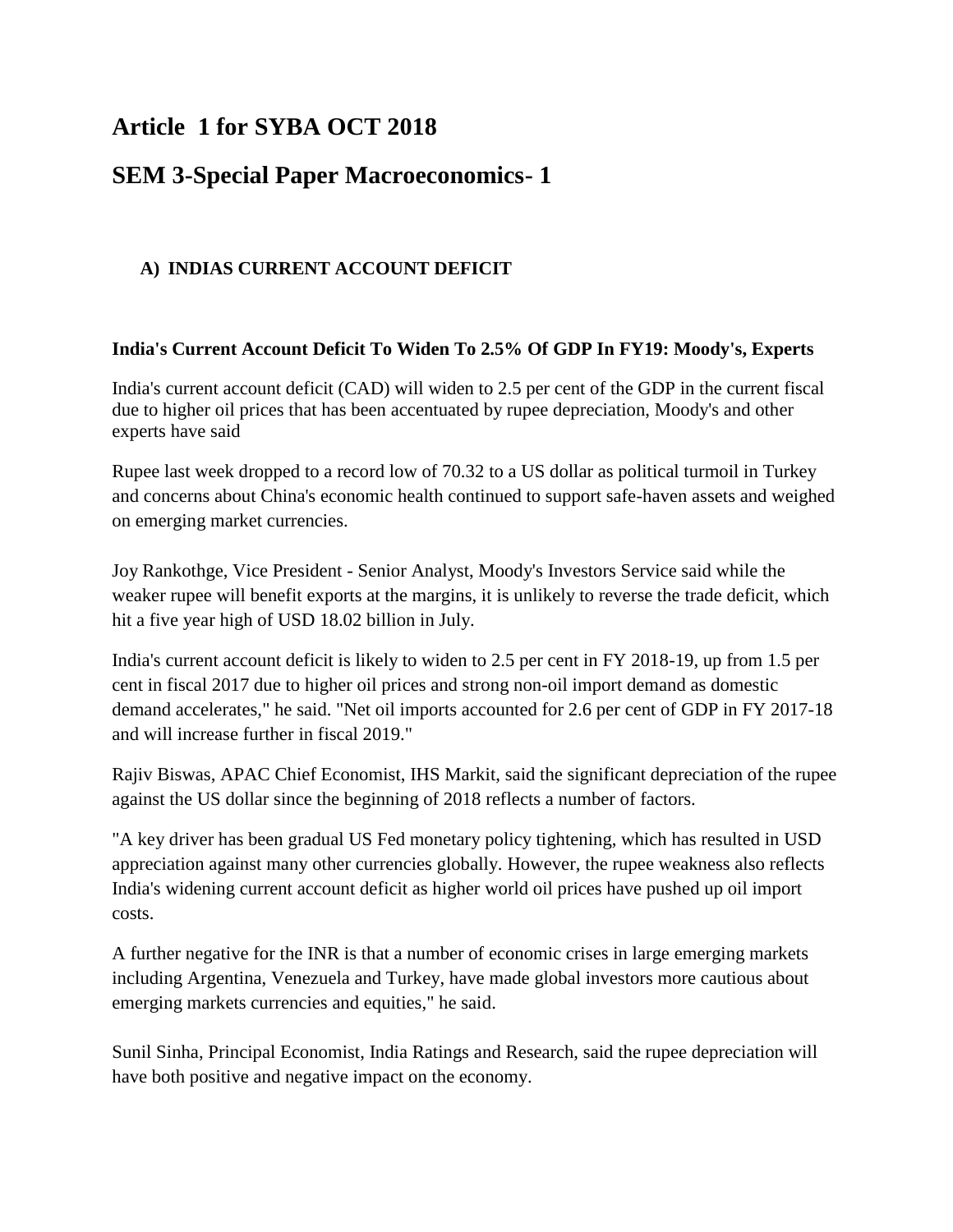"On the negative side it will increase the oil import bill leading to higher current account deficit.. Also, costly oil import would seep into the economy via higher inflation, make infra and other projects, which have a large import content, expensive and will even make critical imported defense items more expensive," Sinha said.

On the positive side, he said as an overvalued rupee was hurting export competitiveness, it will improve export competitiveness of Indian goods and services. Also, it will improve the top line/bottom line of the companies especially export oriented IT/IT services companies.

"Net-net it may inflict some pain in the short run, but would lead to gain in the medium to long term," he said.

Rankothge said Moody's expect the ongoing cyclical recovery in growth to continue with GDP growth averaging around 7.4 per cent this year and next driven by the underlying growth momentum in the economy, pre-election spending and a pickup in rural demand to largely offset the impacts of a weaker rupee and rising oil prices. From a sovereign risk perspective, low foreign currency debt and long average debt maturity minimize exposures to rising rates and currency weakness," he said.

Sinha said trade position may worsen in the short term because of the oil/other items import bill rising immediately, while the benefit of export competitiveness benefiting the economy largely in the medium to long term.

CAD to come under pressure this fiscal. India Ratings expects CAD to touch 2.6 per cent of GDP in FY19," he said.

Biswas said rupee depreciation is not occurring in isolation, as many other emerging markets currencies have also shown significant depreciation against the USD this year, including the Chinese Yuan, Indonesian rupiah and Malaysian ringgit.

The Turkish lira has crashed by 40 per cent against the USD since the beginning of 2018, as that nation is engulfed by a financial crisis. Therefore, India's relative competitiveness against many emerging markets competitors has not improved that much despite the rupee depreciation against the USD," he said

Biswas said a further widening of the CAD is expected in 2018-19 to around 2.4 per cent of GDP, due to a further increase in the oil import bill and the impact of rupee depreciation on import costs.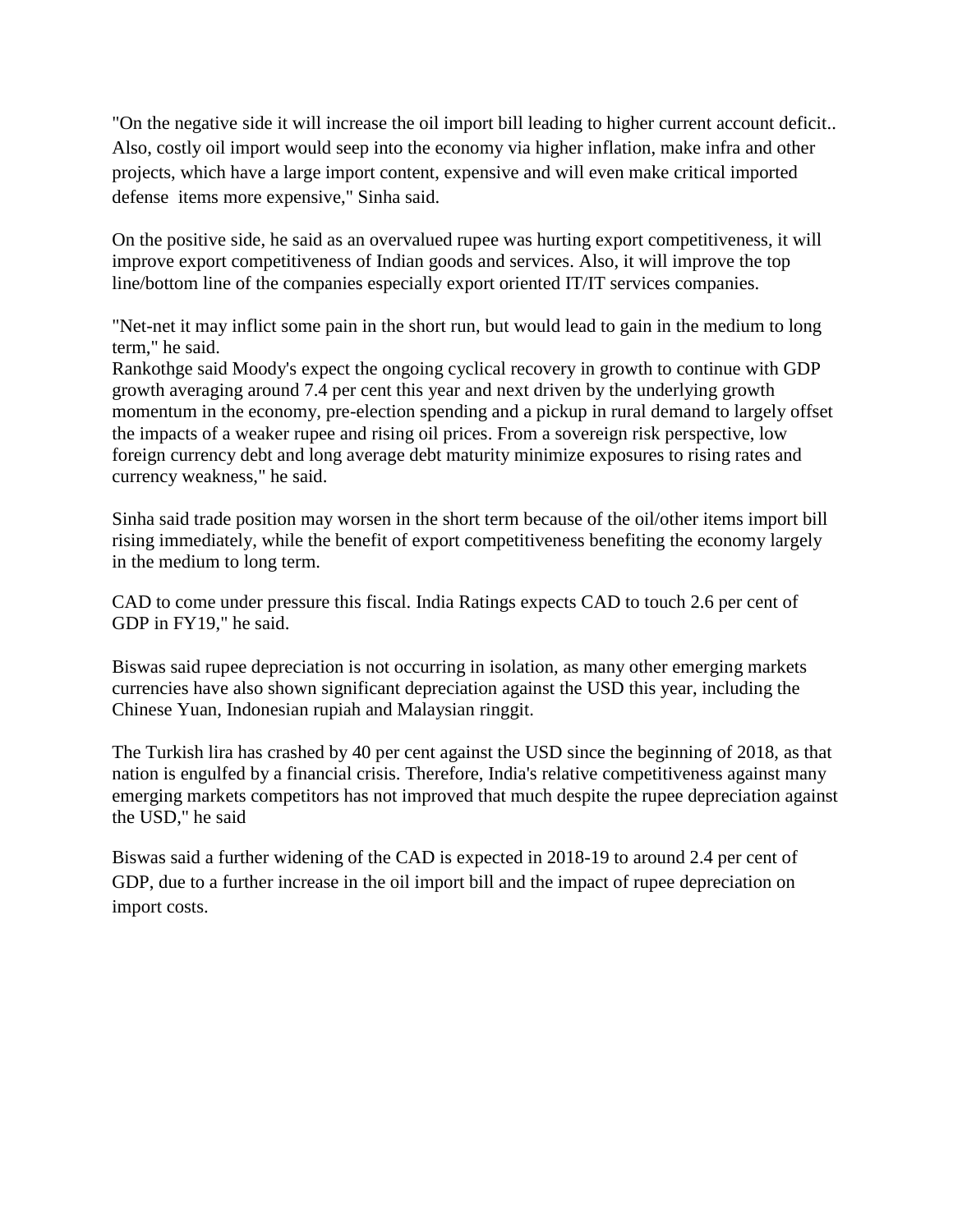## **B) WHAT A WIDENING CAD PORTENDS FOR THE ECONOMY**

## **Mint analyses the possible reasons and their impact behind India's widening current account deficit (CAD)**

India's current account deficit (CAD) widened to a four-quarter high at 2.4% of gross domestic product (GDP) in the April-June period from 1.9% in the January-March quarter of 2017-18. Mint analyses the possible reasons and their impact.

#### **Why is CAD rising?**

Tensions in the Gulf region, US sanctions on Iran and the instability in key oil exporting nation Venezuela pushed global crude prices above the \$75-a-barrel mark. Being a net importer of fuel, India's trade deficit went up. Petroleum ministry data shows that while India's oil imports rose 5.6% in Q1FY19, oil price in the Indian basket surged 46% in that time. A weakening rupee has made imports costlier. The China-US trade war may hamper export growth, while rising investment demand will lead to more imports. This may further widen CAD in FY19.

## **Is the rise in CAD worrying?**

Amid rising global volatility, CAD financing is a worry. CAD will be financed through a mix of FDI, portfolio flows, foreign reserve management. While FDI flows rose in recent years, a strong dollar, tighter global financial conditions have put more pressure on portfolio investments. In Q1FY19, the net outflow of portfolio investments was \$8.1 billion, against a \$2.3 billion inflow in Q4FY18. IMF said that based on India's historical cash flows, capital inflow curbs, global markets may not be able to finance a CAD above 3% of GDP.

How will a widening CAD impact the rupee?

Higher CAD will put the rupee under pressure and may raise the cost of overseas borrowing. Depleting forex reserves could raise CAD further.

#### **Why does CAD matter?**

Current account balance measures the external strength or weakness of an economy. It largely consists of the country's trade balance in goods and services with the rest of the world, and private transfer receipts, primarily representing remittances in the case of India. A current